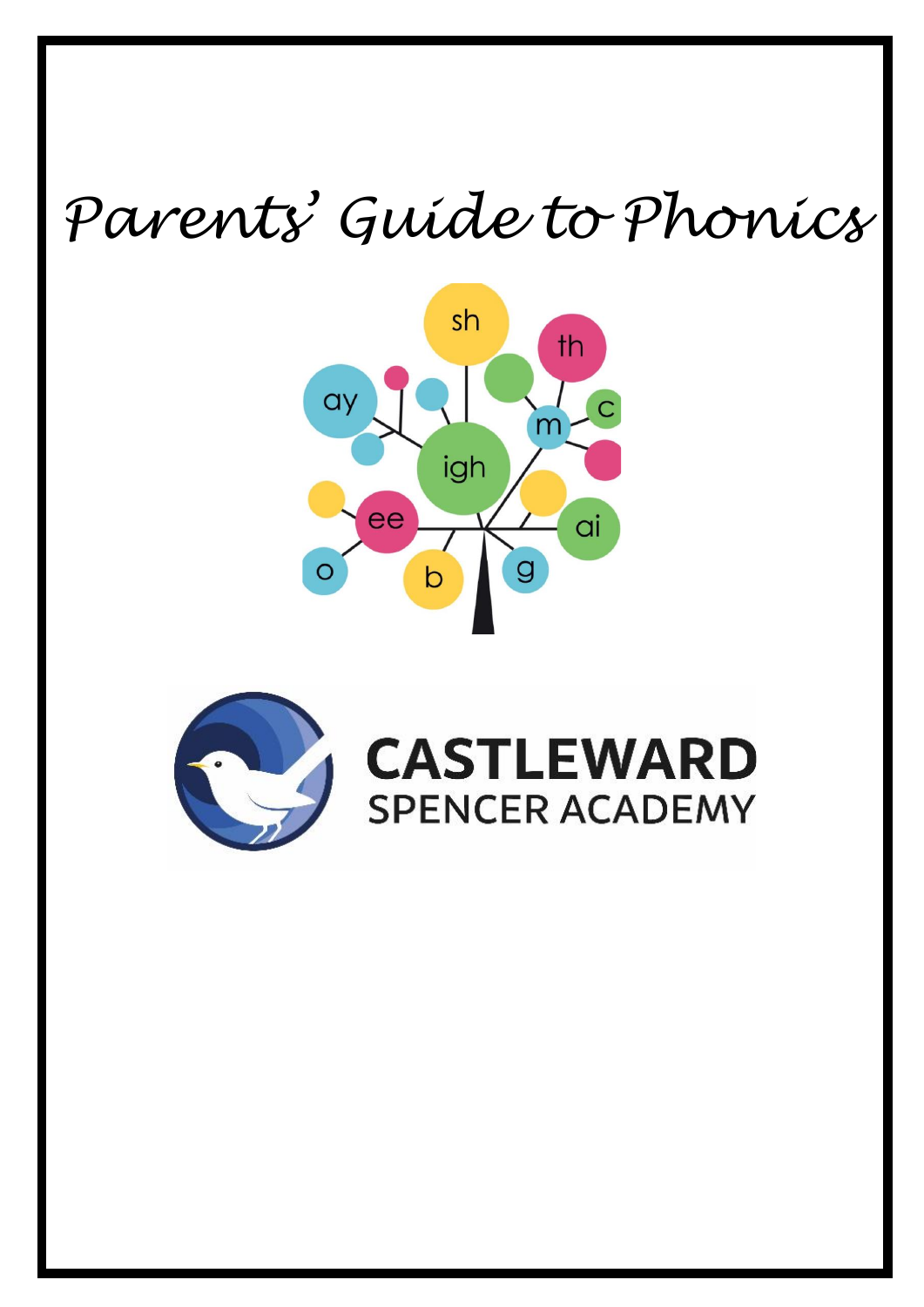Our aim is for all pupils to be successful, fluent readers and writers by the end of Key Stage One. At Castleward Spencer, we believe this is achievable by teaching daily phonics lessons combined with regular, daily opportunities for developing reading skills. The teaching of phonics is a key strategy that is used to help our children to read, write and spell and research suggests that phonics is particularly beneficial for younger learners (4-7 year olds) as they begin to read (EEF, 2018).

#### Teaching Approach

At Castleward Spencer Academy, we follow the five phases of Letters and Sounds. The Letters and Sounds resource was published by the Department for Education and Skills in 2007 and aims to develop children's speaking and listening skills, as well as prepare them for learning to read and spell by developing their phonic knowledge. As a school, we teach our daily phonics lessons using the Little Wandle Letters and Sounds Revised resources.

#### Phase One

Phase One of Letters and Sounds focuses on developing children's speaking and listening skills and lays the foundations for the phonic work which starts in Phase 2.

This Phase teaches children:

- An awareness of rhyme and alliteration (words that start with the same sounds)
- Recognise the difference between sounds in the environment and the sounds different phonemes make
- To explore and experiment with sounds and words
- To orally blend and segment phonemes.

Phase One activities are arranged under the seven aspects where children experience regular, planned opportunities to listen carefully and talk extensively about what they hear, see and do.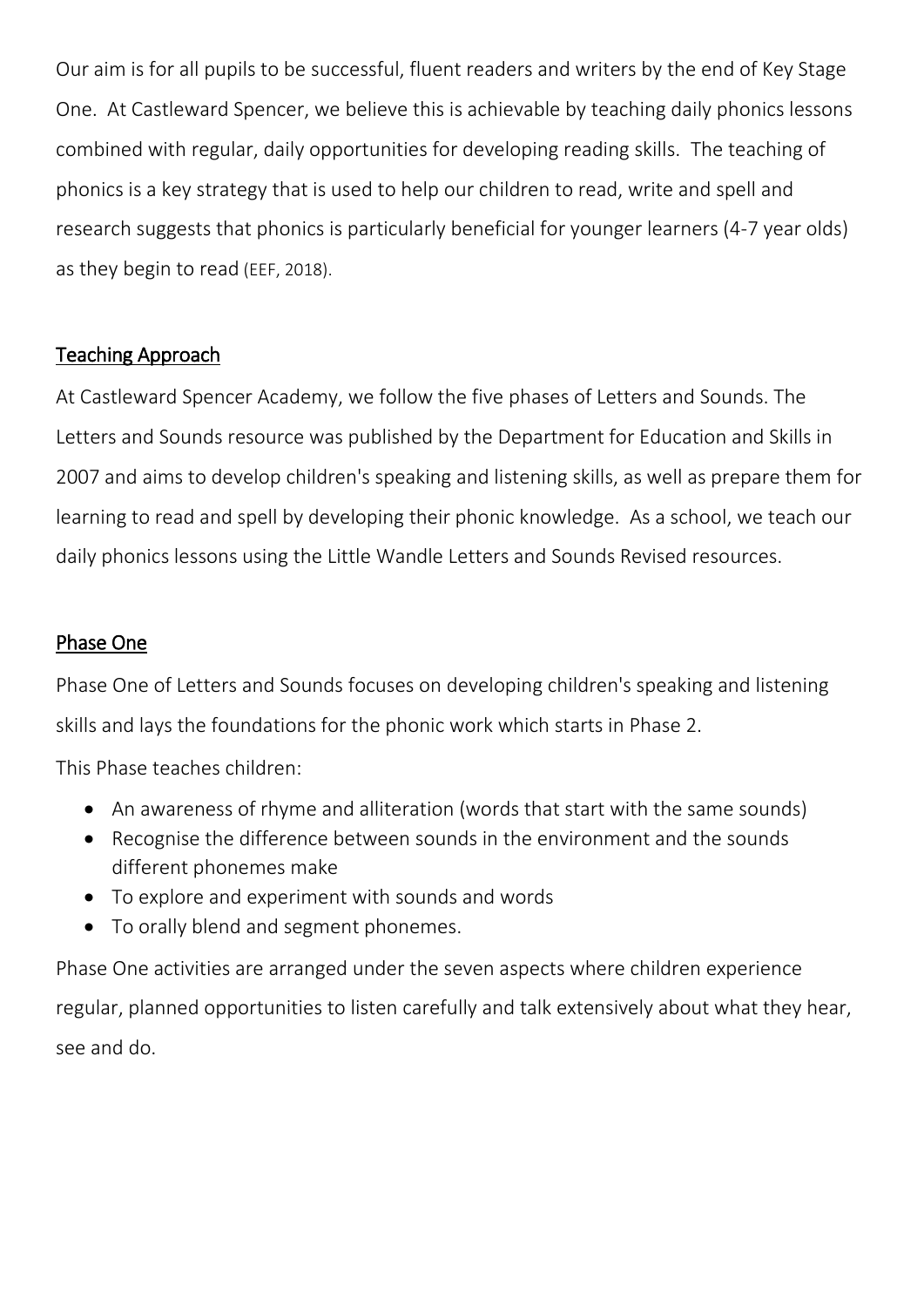#### Phase Two (Autumn Term- Reception)

The purpose of this phase is to teach 36 letter sounds/phonemes and on completion, many children should be able to read and spell some VC and CVC words as well as read the tricky words is I the as and has his her go no to into she he of we me be

## Phase Three (Spring Term- Reception)

The purpose of Phase Three is to teach a further 14 graphemes, most of which comprise of 2 letters (oa). Children will also continue to practise CVC blending and segmentation and will apply their knowledge to read and spell two-syllable words and captions, as well as words ending in –ing, compound words, words with s  $\frac{z}{r}$  in the middle, words with –s  $\frac{s}{z}$  /z/ at the end and words with –es /z/ at the end. They will also learn to read and spell a selection of decodable and tricky words (was you they my by all are sure pure).

## Phase Four (Summer Term- Reception)

Children entering Phase Four will be able to represent up to 50 phonemes, be able to blend to read, and segment to spell CVC words with up to three different phonemes. They will also be able to read and spell a range of tricky words (said so have like some come love do were here little says there when what one out today) and words ending in suffixes:  $-$ ing,  $-$ ed /t/,  $-$ ed /id/ /ed/,  $-$ ed /d/ $-$ er,  $-$ est.

## Phase Five

The purpose of this 30-week phase is for children to broaden their knowledge of phonemes and graphemes for use in reading and spelling. They will be introduced to new graphemes and alternative pronunciations for these. The children will also be able to read and spell a range of tricky words (their people oh your Mr Mrs Ms could would should our house mouse water want any many again who whole where two school call different thought through friend work once laugh because eye busy beautiful pretty hour move improve parents shoe).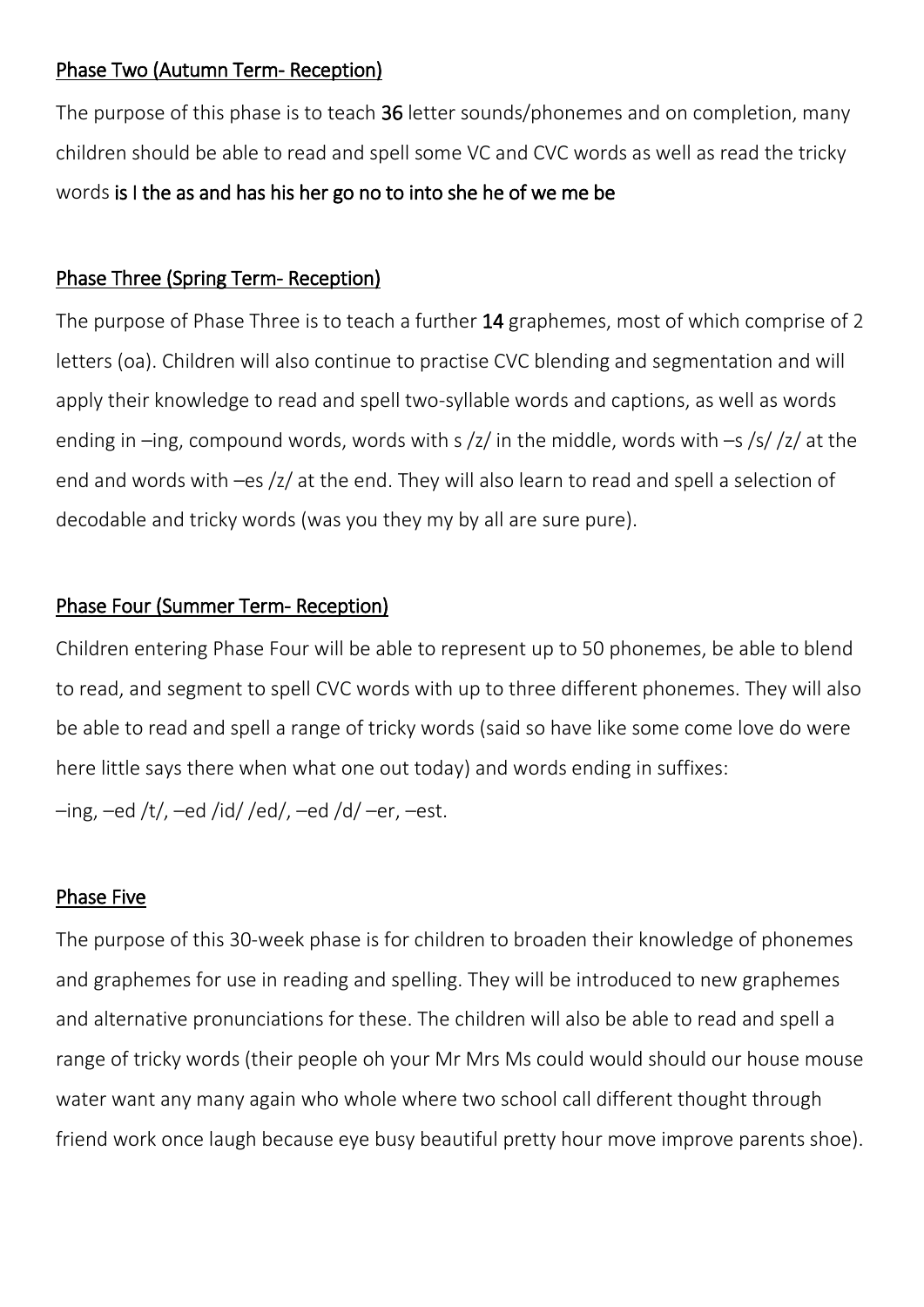## Teaching Sequence/Lesson Structure

Each lesson the following process is completed;

- 1. Revisit and Review practise phoneme/graphemes that have been already taught. Read and write words that have sounds that the children will already know.
- 2. Teach and Practise- a new phoneme/grapheme is taught. Children are given a range of words to read/spell that have the new phoneme/grapheme that has been taught.
- 3. Practise and Apply- Children are given a range of sentences and captions with the new sound to read/spell.

#### Homework

All children who are completing Phases 2-5 will have a Phonics Homework Folder, which will give them further opportunities to practise what they have learnt in the lesson at home

#### Progression

Children will progress through the phases of Letters and Sounds/ Little Wandle Letters and Sounds Revised, beginning with Phase One in FS1. During the final term of FS1, the children will complete the Aspect 7 element of the programme, so that they are able to confidently orally blend and segment when they start Phase 2 in FS2. By the end of the Summer Term in FS2, it is envisaged that the children should have completed Phase Four of the programme ready to move on to Phase 5 in Year 1.

## Launchpad for Literacy

Children in FS are assessed every half term using the Launchpad for Literacy tracker. They are assessed in the following areas;

- 1. Fine Motor
- 2. Visual Memory
- 3. Auditory Attention
- 4. Sequential Auditory Memory
- 5. Auditory Memory- Understanding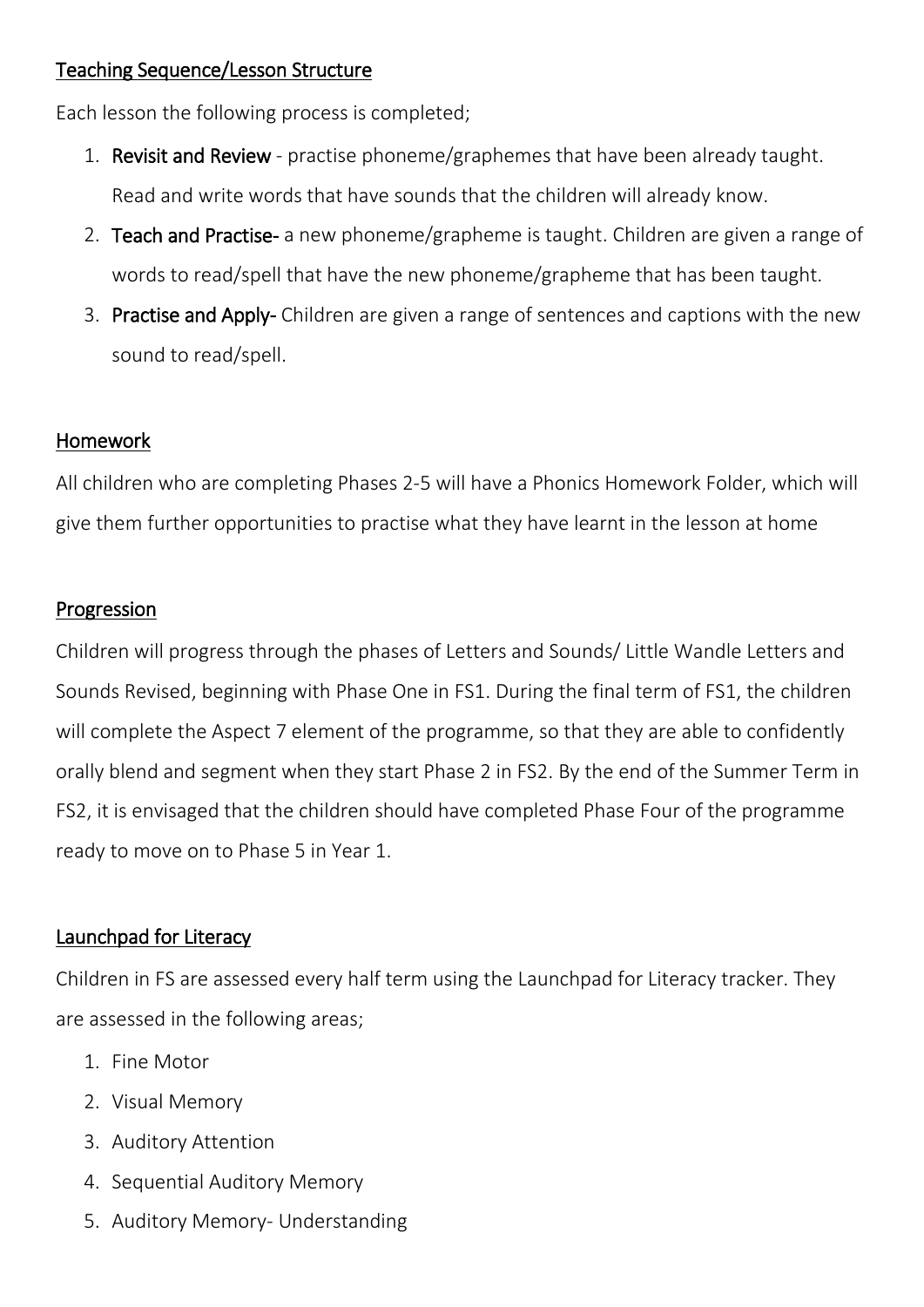6. Auditory Blending

### National Phonics Screening Test

During the Summer Term, all children in Year One will be screened using the Phonics Screening Check Test. Children are expected to gain 32 marks out of 40, however if they do not pass the screening test, they will be retested when they are in Year Two and receive ongoing Phonics support during this year.

## Reading Books

Children that are completing phonics lessons are given a phonetically decodable, Little Wandle Letters and Sounds Revised reading book. The book will closely match the work that they are completing in phonics.

#### Supporting at Home

Key Vocabulary-Segmenting – breaking up words into their individual sounds so that we can spell it Blending - putting individual sounds together to read the word Phoneme - the smallest unit of sound in a word Grapheme - the letter or letters that represent the phoneme Tricky word- a word that cannot be read using sound talk

## Useful information-

- $\checkmark$  When the children are sounding out words they will use their fingers to represent each sound.
- $\checkmark$  We use the following codes when showing sound buttons on a word we will use the following codes;
- a round circle under the phoneme cat

a line to represent a digraph/trigraph shop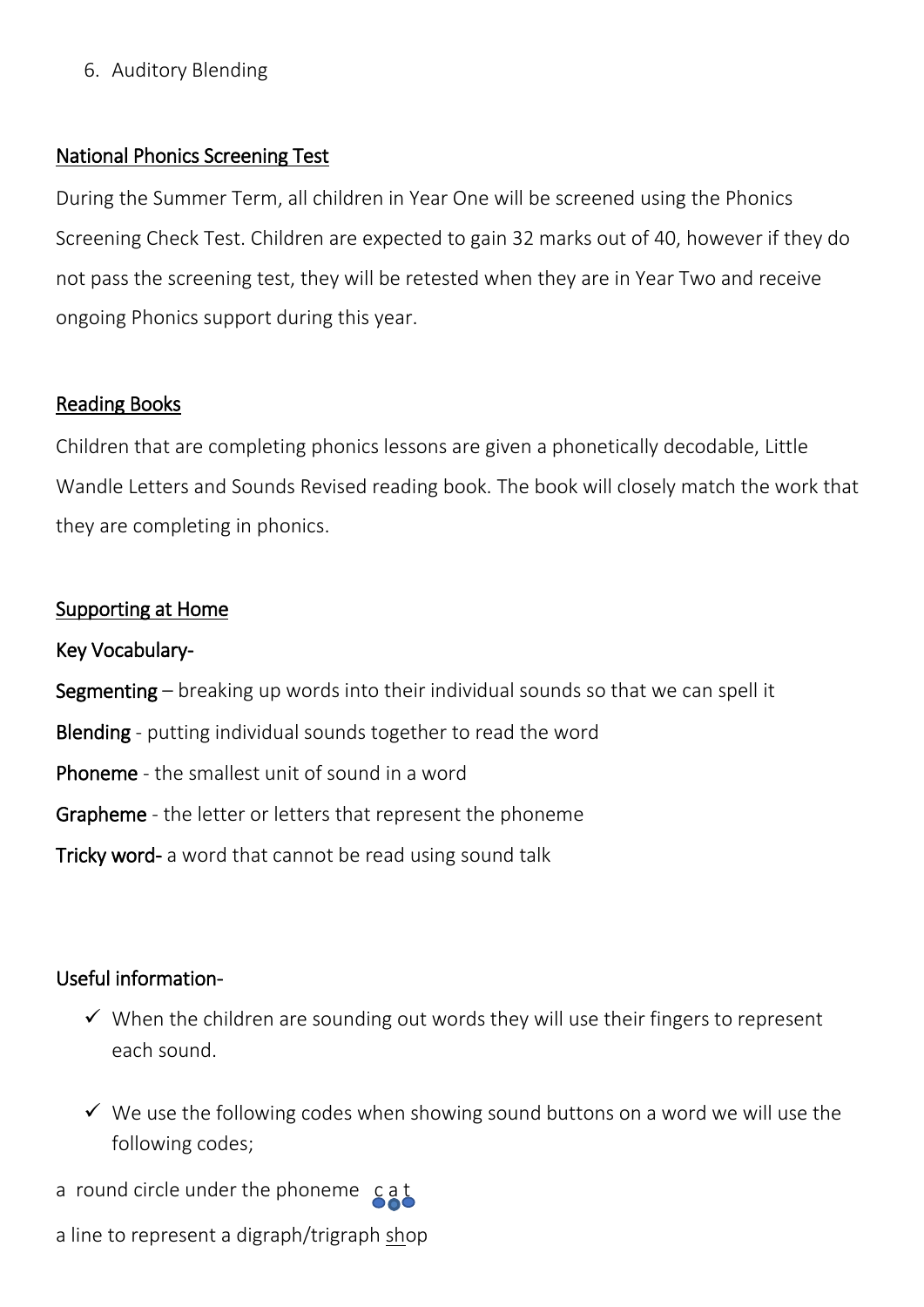a curved line under the word to show a split digraph stone

- $\checkmark$  Letter names must always be used when spelling.
- $\checkmark$  Tricky words cannot be read by using the sounds they know e.g 'the' 'no' 'go'. They need to be learned by sight and then applied in context, so children know them off by heart and understand their meaning.